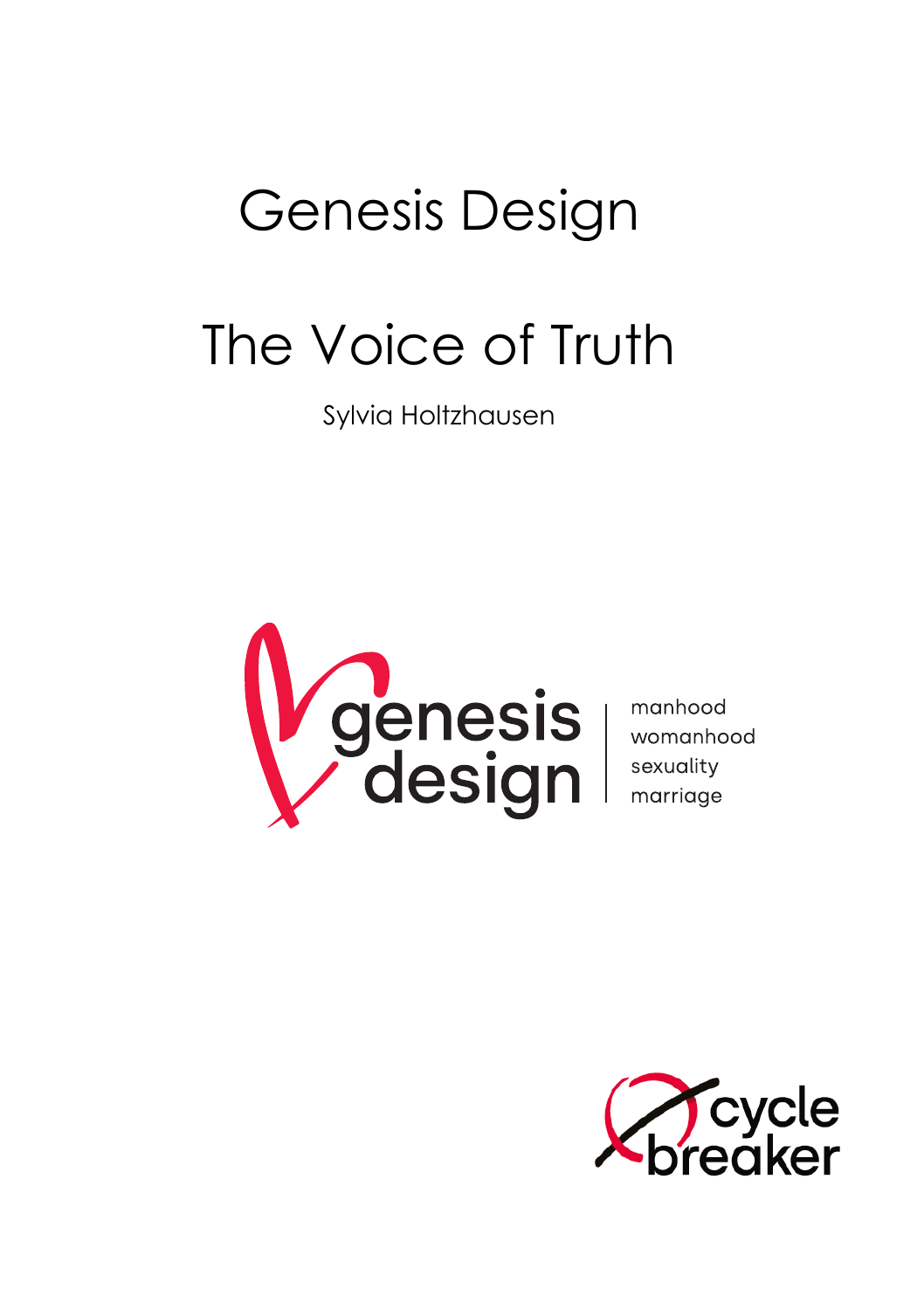## *COPYRIGHT WARNING NOTICE*

*Copyright subsists in this work under the Laws of Namibia and the Berne Convention; and no part of this work may be used, reproduced, published or transmitted in any form or by any means, electronic or mechanical, including photocopying, recording or by any information storage and retrieval system, without permission of Sylvia Holtzhausen or the Publisher.*

© Sylvia Holtzhausen 2003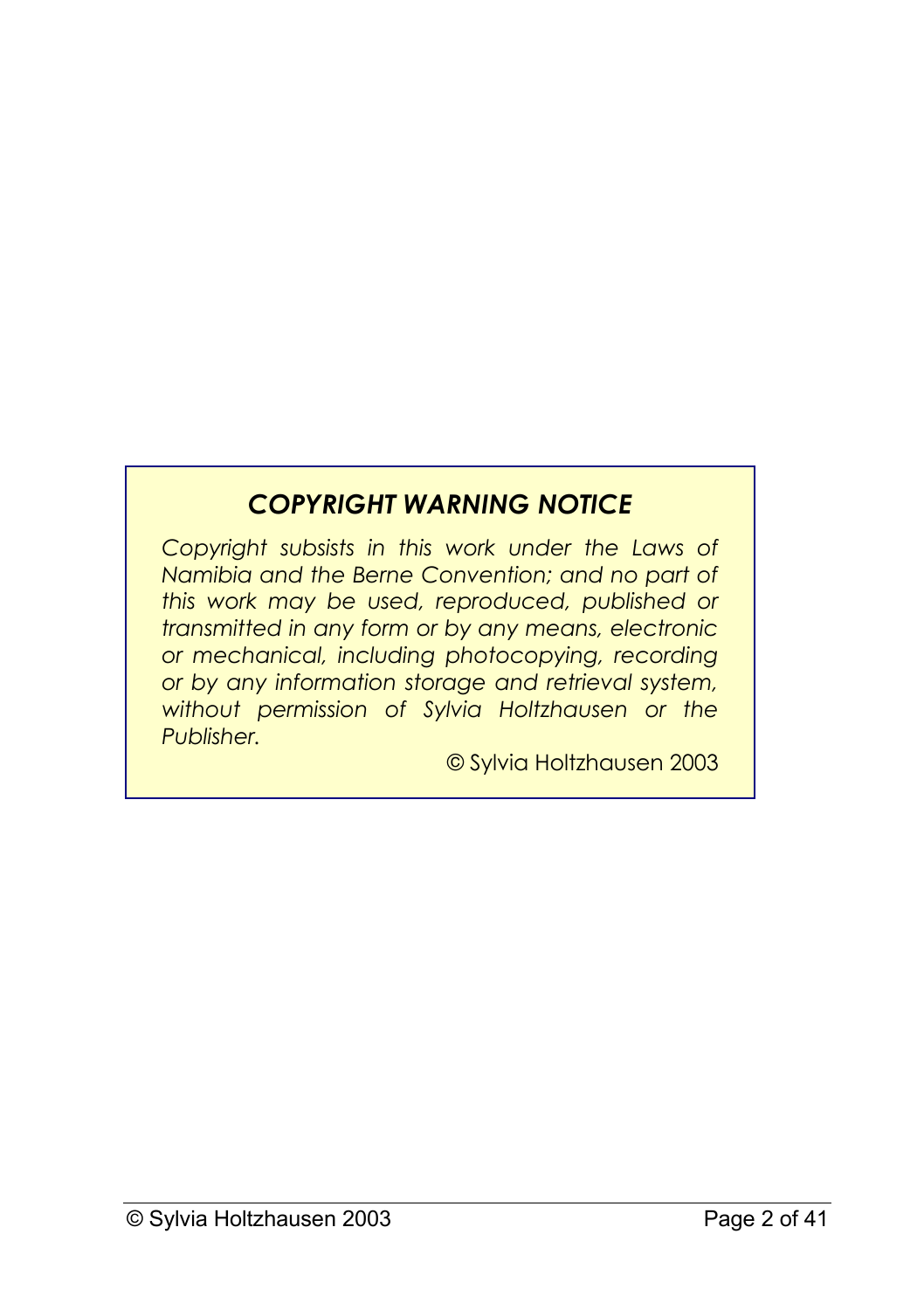## **CONTENTS**

## **Introduction**

| > Your LifeHouse                                                                                                                                                                                                                                              | 5                                      |
|---------------------------------------------------------------------------------------------------------------------------------------------------------------------------------------------------------------------------------------------------------------|----------------------------------------|
| Chapter 1<br>The Voice of Truth                                                                                                                                                                                                                               | 9                                      |
| > What's Your Story?<br>> Different People Have Different Stories<br>$\triangleright$ The Village In My Head                                                                                                                                                  | 9<br>12<br>13                          |
| <b>Chapter 2</b><br><b>Confusing Messages</b>                                                                                                                                                                                                                 | 15                                     |
| $\triangleright$ Ten Confusing Messages About Sex<br>> Some Do And Some Don't<br>> What About Marriage?<br>$\triangleright$ Know Truth, Recognise Lie                                                                                                         | 16<br>17<br>22<br>24                   |
| <b>Chapter 3</b><br>You Have a Maker                                                                                                                                                                                                                          | 26                                     |
| $\triangleright$ A Maker<br>$\triangleright$ Who Is God?<br>$\triangleright$ What Is He Like<br>> Worship God                                                                                                                                                 | 26<br>27<br>27<br>30                   |
| <b>Chapter 4</b><br>The Maker's Manual                                                                                                                                                                                                                        | 32                                     |
| $\triangleright$ Use The Right Manual<br>$\triangleright$ Know The Manual<br>$\triangleright$ Find The Right Place<br>$\triangleright$ Believe The Manual<br>> Follow The Manual<br>$\triangleright$ Do The Test<br>$\triangleright$ Use The Standard Measure | 33<br>33<br>33<br>34<br>34<br>35<br>36 |
| <b>Chapter 5</b><br>The First Foundation                                                                                                                                                                                                                      | 38                                     |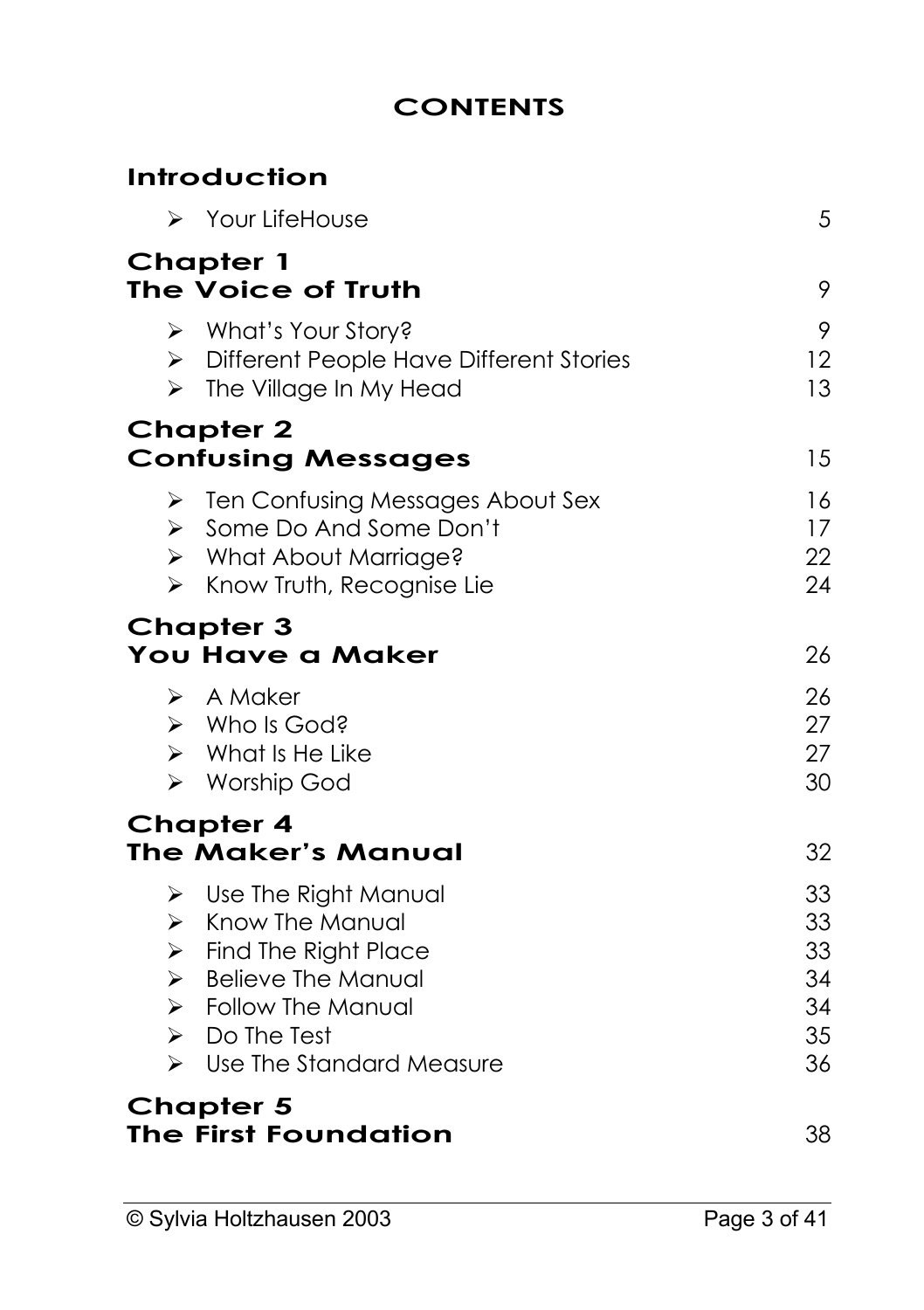## **YOU CAN READ IT WITH FRIENDS OR READ IT ON YOUR OWN**



Throughout this book you will find symbols to guide you and help you discover the truth on your own or in any kind of group setting. If you are not

in a group, simply read and think about the group

assignments on you own. Either way, the book is designed to get you thinking about your sexuality and discovering truths to live by.





#### **Start**

The chapters are divided into Group Sessions of 30 – 40 minutes. The group leader can set the pace



#### **Pay Attention**

Pay particular attention to certain information



#### **Have your say** Think about this *and* discuss it if you are in a group

**Consider**

Think about something personally without sharing it with the group unless you want to do so



**Write** 

Do a worksheet or answer some questions



**Discover**

What we have learnt from a session



**Memorise**  A Bible verse that you should get to know



**Get good advice** Wise Words from the Word



**Take Action** Do something. Act on what you have learnt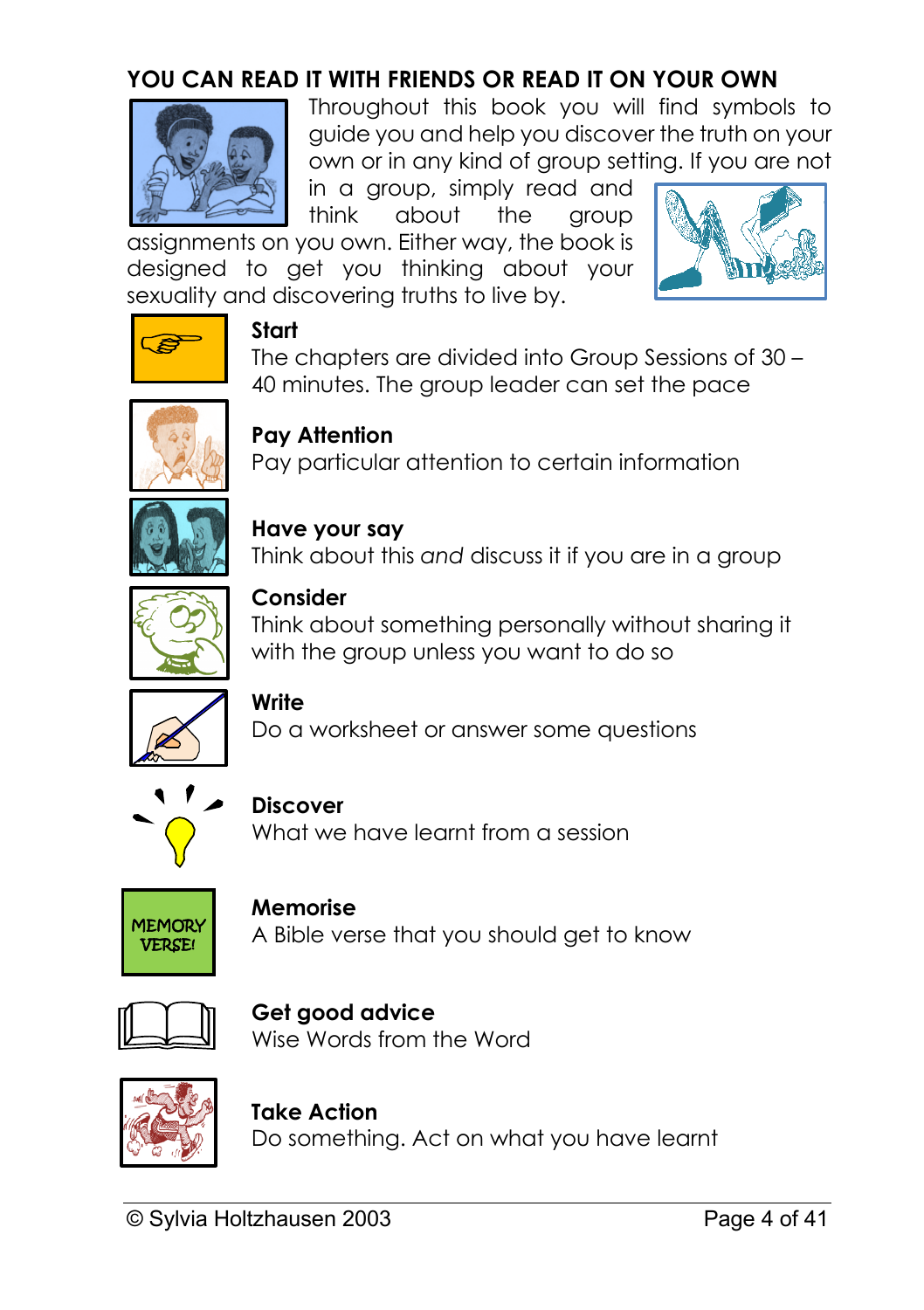

**Finish.** A logical place to end a group session



**In-depth explanation**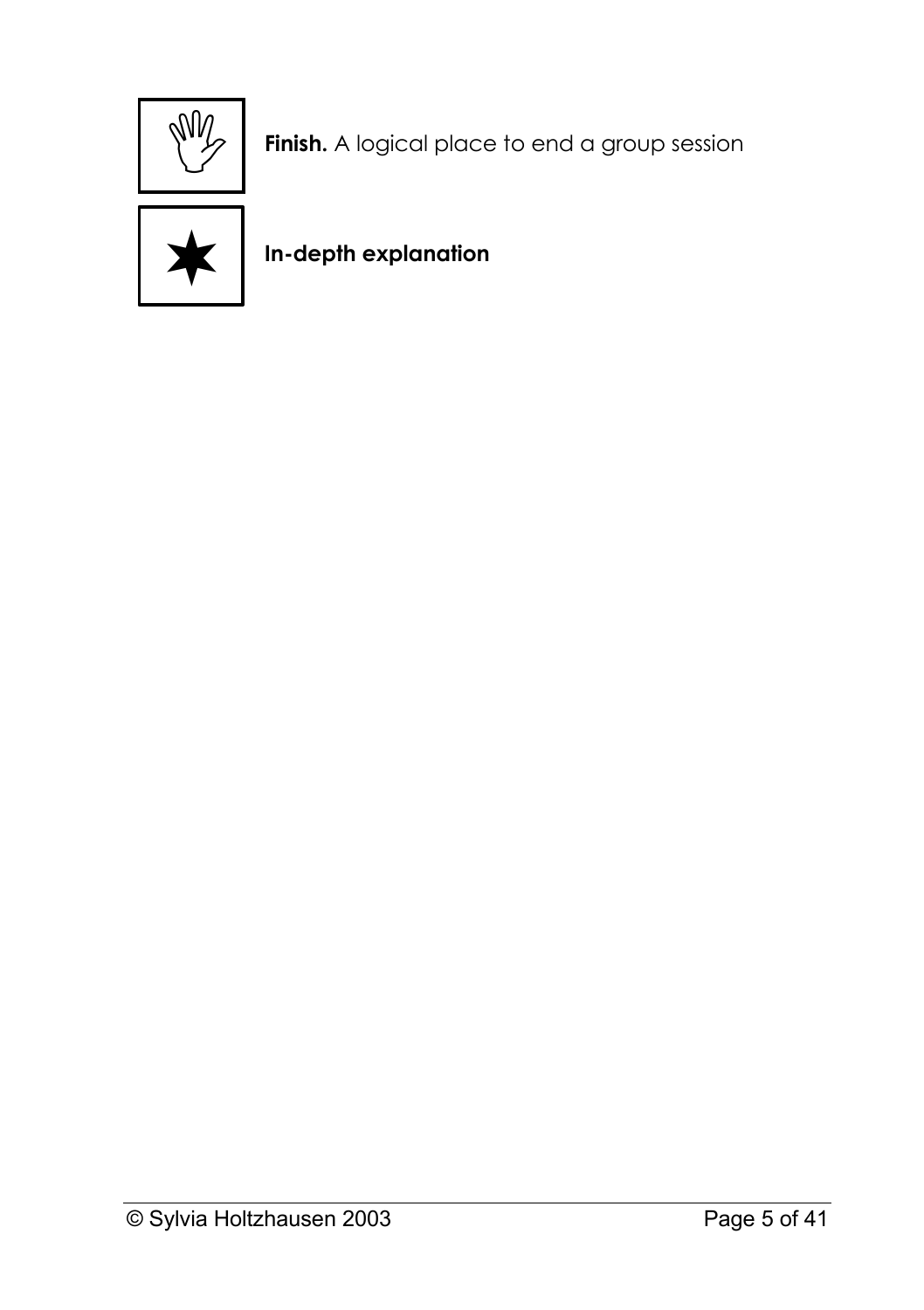### **Do you have the right kind of Foundation?**

**All over the world people build the kinds of houses that will protect them from the challenges of their specific environments.** 



In Japan houses are built to survive earthquakes and, in the Caribbean, to stand strong in hurricanes. Africans in the tropics build houses to keep cool and dry. Europeans build to keep warm and dry. Where space is limited, buildings in cities have many levels reaching great heights.

#### **Each of these buildings must have the**

**right kind of foundation** so that can stand strong in storms or earthquakes, sun, wind and rain. Without a strong, firm and sure foundation it would crack and crumble and fall. Not a very safe place to live!



**My father used to work the night shift.** When he came home from work it was the early hours of the morning. It was still dark, and we were all asleep. He would creep in quietly, trying not to wake anybody.

When my dad got into his bedroom early one morning, he was putting on his pyjamas when he saw a snake at the open window. It was swaying back and forth as if trying to get into the window.

He got a big fright and immediately stepped into action. He grabbed a wooden hanger and started to beat at the snake with it. My mother awoke. He said, "Stay back! There's a snake and I'm trying to smack its head with this hanger." My mother began to laugh. She said, "That's not a snake! It's my stockings. I hung them in the window to dry in the wind after I washed them."

My father also started laughing. "What a relief! I thought it was a snake and I was so scared! I was actually attacking a harmless stocking thinking I was a hero! Ha, Ha! I was wrong!"

You behave according to what you believe about sex and marriage, whether it is true or not. Like my father trying to kill a stocking, your behaviour can be quite useless and meaningless if you believe something which is not true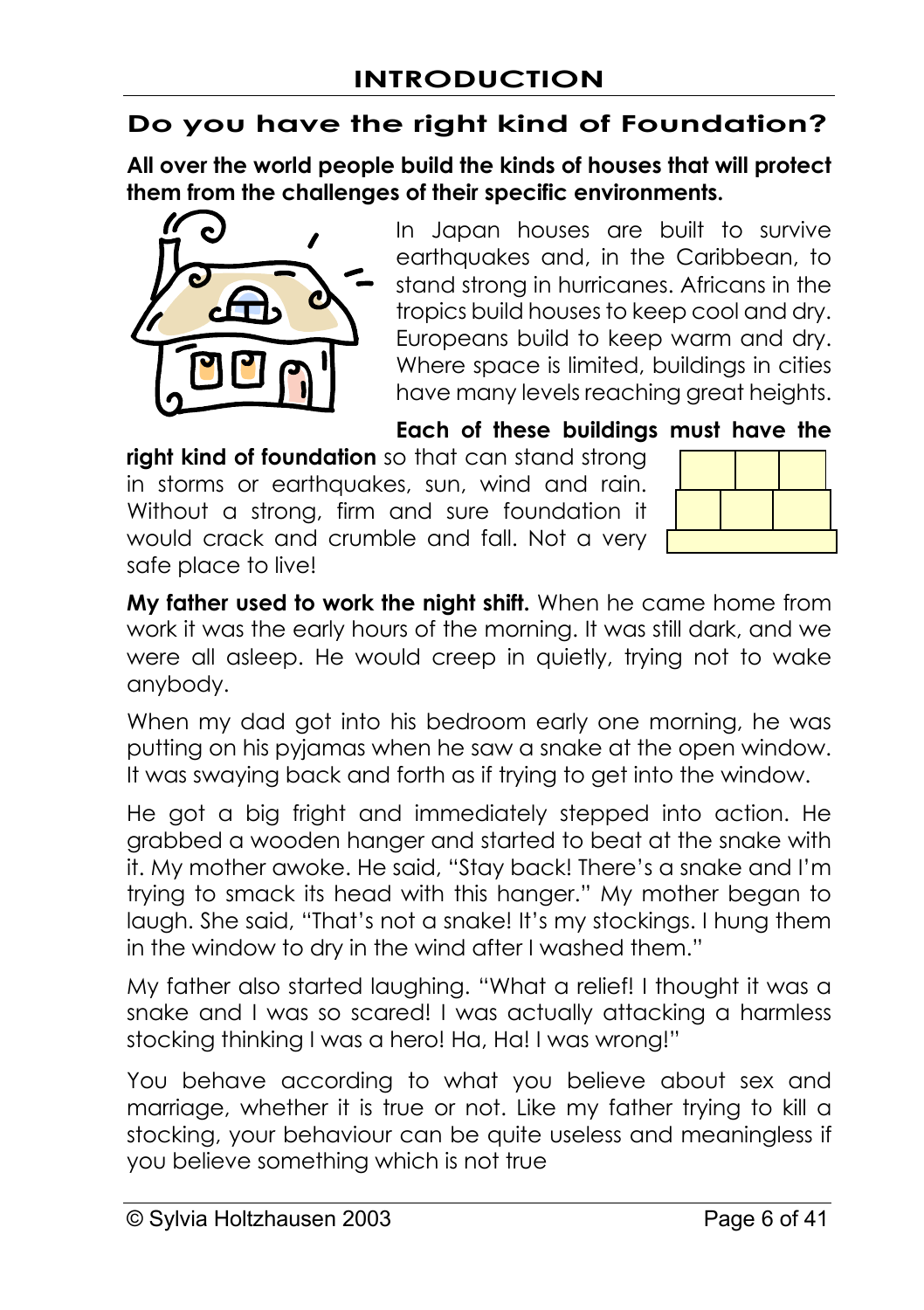## **YOUR LIFE Is Like A HOUSE**



As you grow up you develop certain ideas and beliefs about being male or female; about your sexuality; romantic relationships; marriage and family. Your behaviour is based on a foundation of what you believe is true about these things. Do you base your behaviour and choices on the right kind of foundation? Do you know how to express your sexuality and conduct your

relationships confidently so that your body and soul are safe and secure in your LifeHouse? Does your foundation hold you safely or do you feel unsure and unprotected?

**The best way to** find out what exactly what *kind* of foundation you need for a safe LifeHouse **is to examine what kind of "environment" we live in**: so, you can start to build a LifeHouse on 7 strong and sure foundation stones, one stone at a time . . .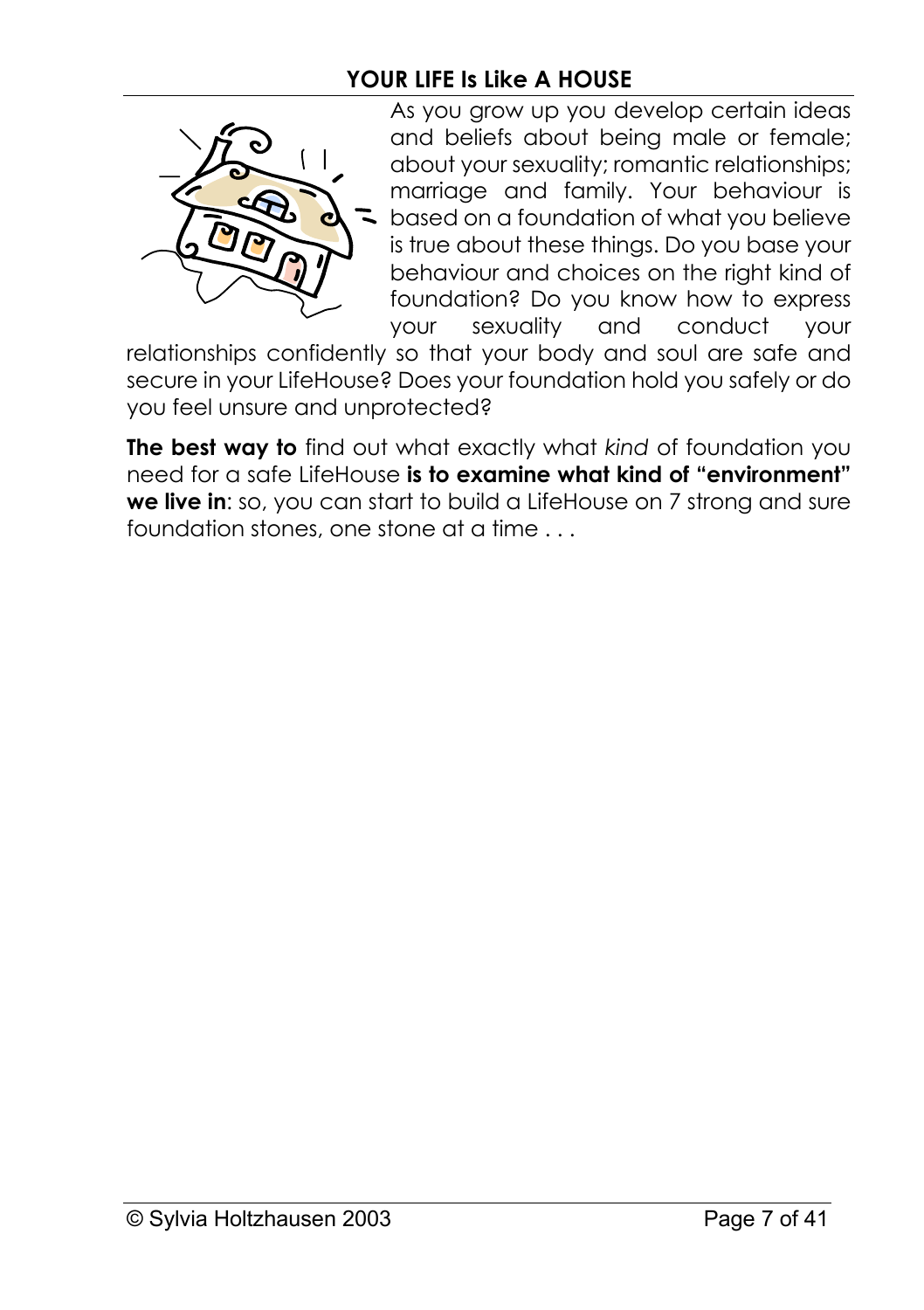